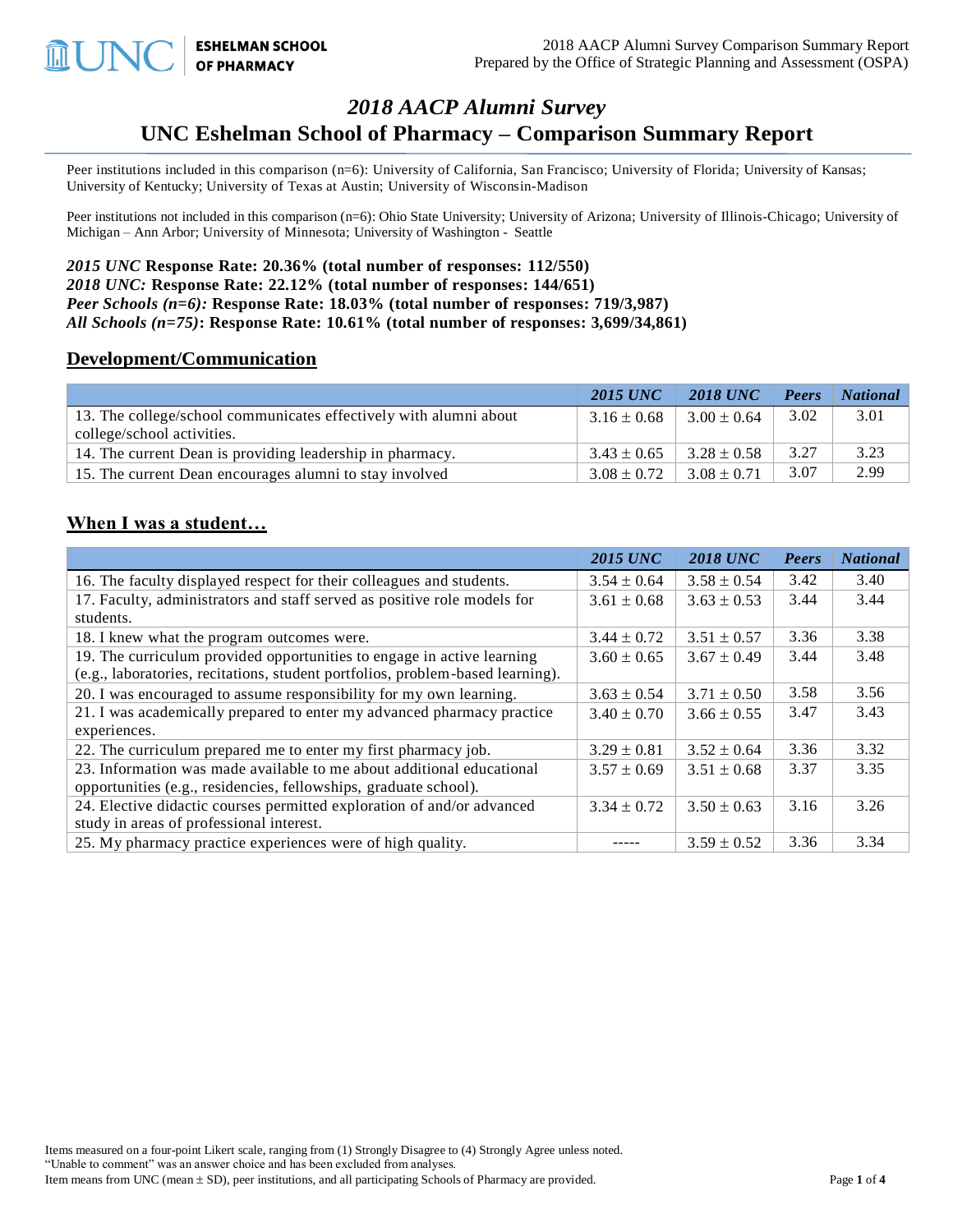#### **Curriculum**

**MUNC** 

|                                                                                                       | <b>2015 UNC</b> | <b>2018 UNC</b> | <b>Peers</b> | <b>National</b> |  |  |
|-------------------------------------------------------------------------------------------------------|-----------------|-----------------|--------------|-----------------|--|--|
| <b>Domain 1: Foundational Knowledge</b>                                                               |                 |                 |              |                 |  |  |
| 26. Apply knowledge from the foundational pharmaceutical and biomedical                               |                 | $3.64 \pm 0.52$ | 3.39         | 3.39            |  |  |
| sciences to the provision of patient care.                                                            |                 |                 |              |                 |  |  |
| 27. Apply knowledge from the clinical sciences to the provision of patient care.                      | $- - - - -$     | $3.69 \pm 0.48$ | 3.46         | 3.45            |  |  |
| 28. Evaluate scientific literature. <sup>+</sup>                                                      | $3.45 \pm 0.76$ | $3.65 \pm 0.51$ | 3.27         | 3.29            |  |  |
| <b>Domain 2: Essentials for Practice</b>                                                              |                 |                 |              |                 |  |  |
| 29. Provide medication expertise as part of patient-centered care.                                    | -----           | $3.76 \pm 0.43$ | 3.53         | 3.50            |  |  |
| 30. Optimize the safety and efficacy of medication use systems (e.g.,                                 | $3.35 \pm 0.71$ | $3.61 \pm 0.56$ | 3.41         | 3.42            |  |  |
| dispensing, administration, effects monitoring) to manage patient healthcare<br>needs. <sup>+</sup>   |                 |                 |              |                 |  |  |
| 31. Design strategies to manage chronic disease and improve health and<br>wellness.                   | -----           | $3.68 \pm 0.47$ | 3.46         | 3.44            |  |  |
| 32. Assess the health needs of a given patient population.                                            | -----           | $3.53 \pm 0.59$ | 3.35         | 3.37            |  |  |
| 33. Provide patient-centered care based on evidence-based practices.                                  |                 | $3.75 \pm 0.45$ | 3.50         | 3.49            |  |  |
| <b>Domain 3: Approach to Practice and Care</b>                                                        |                 |                 |              |                 |  |  |
| 34. Design, implement and evaluate viable solutions to patient care problems.                         | -----           | $3.63 \pm 0.51$ | 3.38         | 3.38            |  |  |
| 35. Use effective strategies to educate patients, healthcare professionals and                        |                 | $3.64 \pm 0.51$ | 3.46         | 3.45            |  |  |
| caregivers to improve patient care.                                                                   |                 |                 |              |                 |  |  |
| 36. Advocate for the patient's best interest.                                                         | -----           | $3.55 \pm 0.61$ | 3.45         | 3.47            |  |  |
| 37. Engage as a member of an interprofessional healthcare team. <sup>+</sup>                          | $3.59 \pm 0.61$ | $3.65 \pm 0.56$ | 3.44         | 3.45            |  |  |
| 38. Identify cultural disparities in healthcare.                                                      |                 | $3.23 \pm 0.77$ | 3.25         | 3.30            |  |  |
| 39. Recognize and address cultural disparities in access to and delivery of                           |                 | $3.25 \pm 0.82$ | 3.20         | 3.28            |  |  |
| health care.                                                                                          |                 |                 |              |                 |  |  |
| 40. Effectively communicate (verbal, non-verbal, written) when interacting with                       | -----           | $3.68 \pm 0.53$ | 3.44         | 3.47            |  |  |
| individuals, groups and organizations.                                                                |                 |                 |              |                 |  |  |
| <b>Domain 4: Personal and Professional Development</b>                                                |                 |                 |              |                 |  |  |
| 41. Examine and reflect on how my behavior and choices affect my personal<br>and professional growth. | -----           | $3.55 \pm 0.62$ | 3.35         | 3.39            |  |  |
| 42. Accept responsibility for creating and achieving shared goals.                                    |                 | $3.59 \pm 0.58$ | 3.41         | 3.43            |  |  |
| 43. Develop new ideas and approaches to practice.                                                     | -----           | $3.49 \pm 0.63$ | 3.27         | 3.27            |  |  |
| 44. Act in a manner consistent with the trust given to pharmacists by patients,                       |                 | $3.69 \pm 0.49$ | 3.55         | 3.54            |  |  |
| other healthcare providers and society.                                                               |                 |                 |              |                 |  |  |

<sup>+</sup>2015 AACP Alumni Survey item aligned in content using modified language compared to 2018 AACP Alumni Survey item.

## **General Impressions**

|                                                                         | <b>2015 UNC</b> | <b>2018 UNC</b> | Peers | <b>National</b> |
|-------------------------------------------------------------------------|-----------------|-----------------|-------|-----------------|
| 45. If I were starting my education over today, I would choose pharmacy | $3.06 \pm 0.92$ | $3.14 \pm 0.85$ | 3.05  | 3.03            |
| as a career.                                                            |                 |                 |       |                 |
| 46. If I were starting my education over today, I would choose the same | $3.61 \pm 0.75$ | $3.65 \pm 0.68$ | 3.50  | 3.31            |
| college/school of pharmacy.                                             |                 |                 |       |                 |
| 47. I received a high quality pharmacy education.                       | $3.64 \pm 0.64$ | $3.80 \pm 0.42$ | 3.60  | 3.49            |

Items measured on a four-point Likert scale, ranging from (1) Strongly Disagree to (4) Strongly Agree unless noted. "Unable to comment" was an answer choice and has been excluded from analyses. Item means from UNC (mean  $\pm$  SD), peer institutions, and all participating Schools of Pharmacy are provided. Page 2 of 4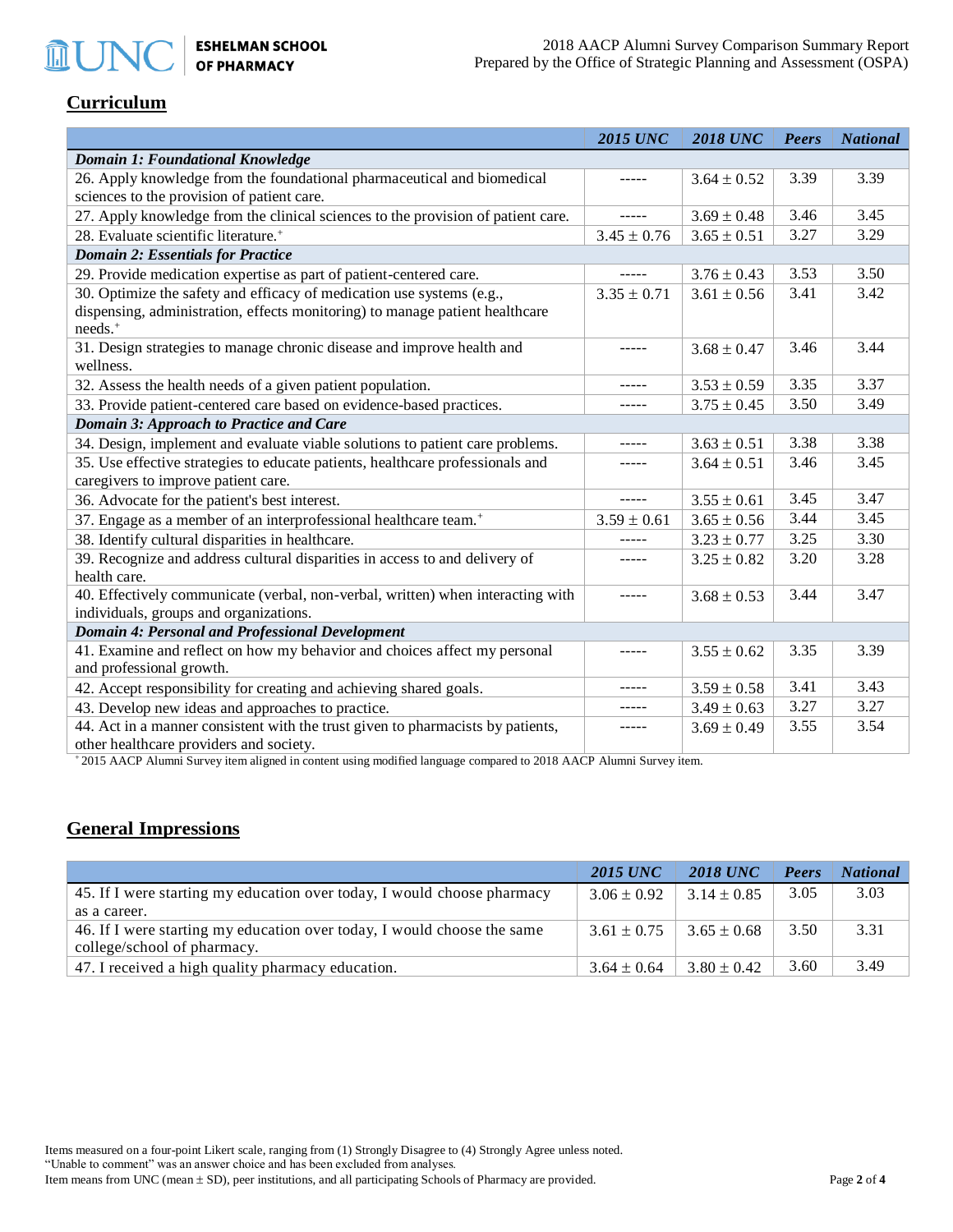**ESHELMAN SCHOOL<br>OF PHARMACY MUNO** 

# **Demographic Information**

|                                                                                                                             | <b>2015 UNC</b> | <b>2018 UNC</b> | Peers | <b>National</b> |  |  |  |
|-----------------------------------------------------------------------------------------------------------------------------|-----------------|-----------------|-------|-----------------|--|--|--|
| 1. Year of Graduation:                                                                                                      |                 |                 |       |                 |  |  |  |
| 2017                                                                                                                        | $- - - - -$     | 25.7%           | 25.3% | 28.0%           |  |  |  |
| 2016                                                                                                                        |                 | 16.7%           | 20.6% | 22.9%           |  |  |  |
| 2015                                                                                                                        |                 | 20.1%           | 22.3% | 22.5%           |  |  |  |
| 2014                                                                                                                        | 31.0%           | 16.7%           | 15.0% | 13.4%           |  |  |  |
| 2013                                                                                                                        | 20.4%           | 20.8%           | 16.8% | 13.3%           |  |  |  |
| 2. Please check the option below that best describes the learning environment in which you were enrolled:                   |                 |                 |       |                 |  |  |  |
| Main campus                                                                                                                 | 96.5%           | 91.7%           | 79.0% | 88.3%           |  |  |  |
| Distance/Satellite Branch campus (enter city, state)                                                                        | 2.7%            | 8.3%            | 16.3% | 10.7%           |  |  |  |
| Web-based program                                                                                                           | 0.9%            | 0.0%            | 4.7%  | 1.1%            |  |  |  |
| 3. In addition to receiving your Pharm.D. degree, have you completed or are you currently pursuing any type of postgraduate |                 |                 |       |                 |  |  |  |
| education/training:                                                                                                         |                 |                 |       |                 |  |  |  |
| Yes                                                                                                                         | 61.9%           | 56.9%           | 39.5% | 39.0%           |  |  |  |
| N <sub>o</sub>                                                                                                              | 38.1%           | 43.1%           | 60.5% | 61.0%           |  |  |  |
| 4. If the answer to Question #3 above is "Yes"; please check all that apply. <sup>a</sup>                                   |                 |                 |       |                 |  |  |  |
| Master's; please specify type: <sup>+</sup>                                                                                 | 15.7%           | 19.5%           | 6.5%  | 8.2%            |  |  |  |
| Other Professional Doctorate (JD, M.D., D.D.S.)                                                                             | 2.8%            | 0.0%            | 0.3%  | 0.5%            |  |  |  |
| Ph.D.                                                                                                                       | 4.3%            | 3.7%            | 0.8%  | 0.8%            |  |  |  |
| Residency in Pharmacy Practice (any type)                                                                                   | 78.6%           | 68.3%           | 30.0% | 27.6%           |  |  |  |
| Specialty Residency (e.g., Drug Information, Pediatric Primary care)                                                        | 38.6%           | 30.5%           | 13.1% | 11.9%           |  |  |  |
| Fellowship                                                                                                                  | 12.8%           | 23.2%           | 2.1%  | 3.2%            |  |  |  |
| Other; please specify type:                                                                                                 | 2.8%            | 7.3%            | 2.9%  | 3.1%            |  |  |  |
| 5. What is your level of involvement with the school or college? <sup>+</sup>                                               |                 |                 |       |                 |  |  |  |
| None                                                                                                                        | 71.7%           | 29.2%           | 35.9% | 34.7%           |  |  |  |
| Minimal                                                                                                                     | 26.5%           | 43.8%           | 41.3% | 40.1%           |  |  |  |
| Moderate                                                                                                                    | 0.9%            | 18.8%           | 17.2% | 19.0%           |  |  |  |
| Heavy                                                                                                                       | 0.9%            | 8.3%            | 5.6%  | 6.1%            |  |  |  |
| 6. To what extent are you employed in pharmacy? (Check all that apply) <sup>a</sup>                                         |                 |                 |       |                 |  |  |  |
| Part-time                                                                                                                   | 8.0%            | 6.9%            | 8.1%  | 7.5%            |  |  |  |
| Full time (35 hrs & above)                                                                                                  | 80.5%           | 81.9%           | 87.1% | 86.9%           |  |  |  |
| Not currently practicing                                                                                                    | 3.5%            | 6.9%            | 3.5%  | 4.7%            |  |  |  |
| No longer in pharmacy profession                                                                                            | 1.8%            | 0.7%            | 0.5%  | 0.6%            |  |  |  |
| Student (post graduate education/training)                                                                                  | 15.0%           | 9.7%            | 4.4%  | 4.6%            |  |  |  |
| 7. In which state are you primarily practicing?                                                                             |                 |                 |       |                 |  |  |  |
| North Carolina                                                                                                              | 57.7%           | 56.6%           | 1.3%  | 4.9%            |  |  |  |
| 8. In what type of setting are you primarily practicing or employed? <sup>a</sup>                                           |                 |                 |       |                 |  |  |  |
| Chain community pharmacy                                                                                                    | 22.1%           | 21.5%           | 26.8% | 32.9%           |  |  |  |
| Independent community pharmacy                                                                                              | 8.0%            | 4.2%            | 10.4% | 9.0%            |  |  |  |
| Hospital                                                                                                                    | 45.1%           | 37.5%           | 39.4% | 35.7%           |  |  |  |
| Clinic-based pharmacy                                                                                                       | 8.8%            | 13.9%           | 10.6% | 10.2%           |  |  |  |
| Consultant                                                                                                                  | 1.8%            | 2.8%            | 2.1%  | 2.0%            |  |  |  |
| Home care                                                                                                                   | 1.8%            | 0.0%            | 1.3%  | 0.6%            |  |  |  |
| Nursing home/Long-term care facility                                                                                        | 1.8%            | 1.4%            | 2.5%  | 2.4%            |  |  |  |
| Academia                                                                                                                    | 9.7%            | 9.0%            | 5.1%  | 5.4%            |  |  |  |
| Association management                                                                                                      | 0.0%            | 0.0%            | 0.3%  | 0.2%            |  |  |  |
| Pharmaceutical industry                                                                                                     | 6.2%            | 12.5%           | 1.7%  | 3.6%            |  |  |  |
| Managed care                                                                                                                | 0.9%            | 2.8%            | 4.9%  | 3.2%            |  |  |  |
| Government or regulatory agency                                                                                             | 5.3%            | 2.1%            | 3.2%  | 3.3%            |  |  |  |
| Other Pharmacy Related Field; please specify: <sup>+</sup>                                                                  |                 | 4.9%            | 6.8%  | 5.8%            |  |  |  |
| Non-Pharmacy related field; please specify: <sup>+</sup>                                                                    | 5.3%            | $0.0\%$         | 0.6%  | 0.4%            |  |  |  |
| Not currently employed                                                                                                      | 0.0%            | 2.8%            | 2.5%  | 2.8%            |  |  |  |

Items measured on a four-point Likert scale, ranging from (1) Strongly Disagree to (4) Strongly Agree unless noted.

"Unable to comment" was an answer choice and has been excluded from analyses.

Item means from UNC (mean  $\pm$  SD), peer institutions, and all participating Schools of Pharmacy are provided. Page 3 of 4